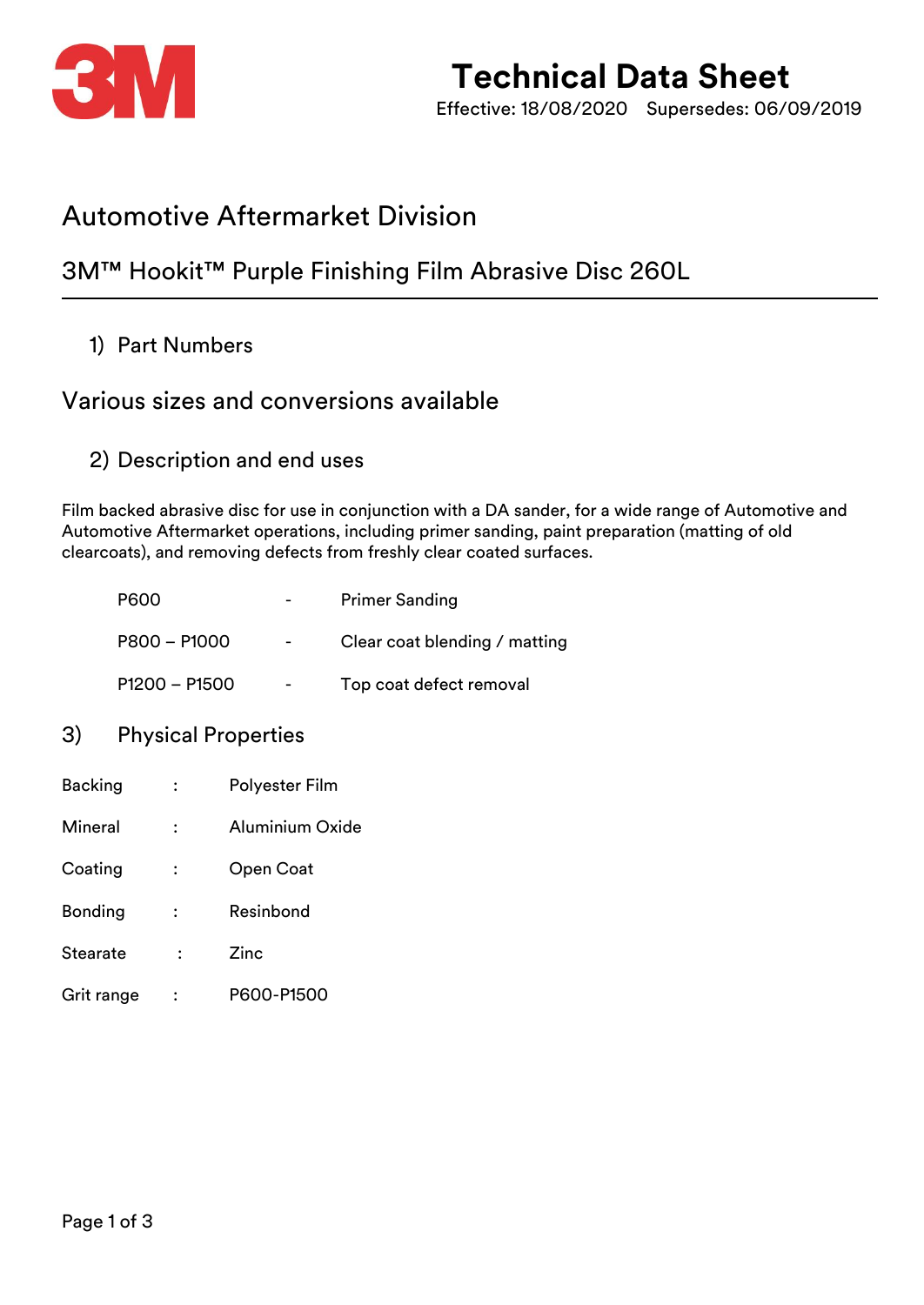

## **Technical Data Sheet** Effective: 18/08/2020 Supersedes: 06/09/2019

#### 4) Storage

It is recommended that all Coated Abrasive Products should be stored at constant levels of temperature and humidity within the ranges of 18-22°C, 50-65% RH. They should be kept away from damp (or cold) walls, windows or floors to avoid possible moisture absorption. Equally storage adjacent to heat sources e.g. steam pipes, radiators, hot air ducts, ovens, etc, should be avoided.

Product is best stored in original packaging until ready for use. Shelf Life indefinite under these conditions.

#### 5) Safety

Whenever possible, sanding should be carried out in a well-ventilated area and it is strongly recommended that suitable goggles, dust mask and gloves are worn.

Discs should be used only on machines with a suitable support pad designed for the purpose and maintained in good condition at all times.

The abrasive discs should extend symmetrically to no more than 2 mm beyond the outer rim of the support pad. Damaged or misshapen abrasive discs or support pads should not be used.

Discs and pads should not be modified in any way. They should be used only in their original size and shape, as supplied.

It is recommended that discs be used only on support pads that are clearly marked with maximum permitted running speed. The speed stated should not be exceeded.

Machines should be operated with the disc making the shallowest angle possible with the workpiece.

Care should be taken to ensure that discs without a centre hole are mounted centrally on the support pad.

When not in use, disc sanding machines should be placed in a stand designed for the purpose or, alternatively, positioned on their backs. They must not be placed with the disc or pad face in contact with the floor or workbench.

3M 260L Hookit™ Purple Finishing Film Abrasive Discs are designed FOR PROFESSIONAL INDUSTRIAL USE ONLY.